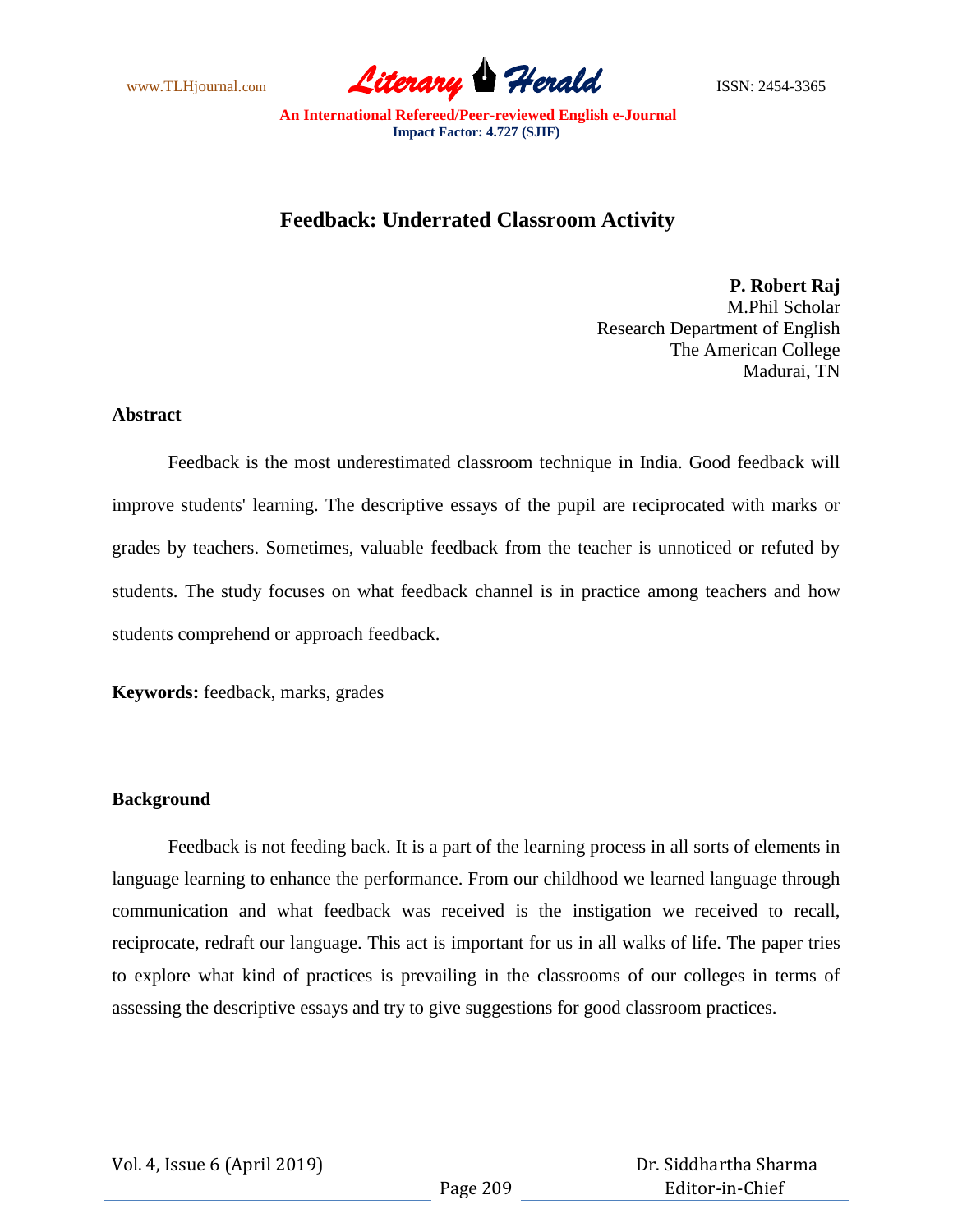www.TLHjournal.com **Literary Herald** ISSN: 2454-3365

Descriptive essay is a sacrosanct practice in all language courses. It is treated as a decider in every language and literature courses. But the real issue of the descriptive essays is the evaluation. Descriptive essays: the only practice exists in order to test students' writing ability.

Writing is not a single process but exploring, formulating and reformulating meaning through revision (Dheram, 1995).Writing a descriptive essay about so and so doesn't undergo the above mentioned stages. As the students have to revisit their draft and revise their draft for betterment of form and content but it happens hardly.

The role of teacher/facilitator is to scaffold pupil with the act of revisiting their own draft and giving suggestions to enhance their writing. We are paying little attention to the issue of teacher readiness to implement change in feedback (Lee, 2011).

### **Review of Literature**

The feedback technique had its inception from the 1980's. Feedback is a rereading process and it's a responding to the written (Perl, 1980). Feedback helps the learners to monitor their own learning (Schriver, 1992). Feedback is a central process in teaching and learning in revising the process of writing. Feedback is a contentious and problematic component (Brandt, 2008). A good feedback channel will exists in a learning environment if the teacher is ready for innovation (Lee, 2011).

The existing literatures about the feedback insist on the channel of the process. It christens feedback as a two way process. It has peer and tutor channel, while the later is more significant as of the earlier because of its credibility among students (Brandt, 2008).

#### **Hypothesis**

The researcher hypotheses that feedback to descriptive essays are not taken seriously by both students and teachers.

#### **Research questions**

The researcher tries to suggest solutions to the following research questions:

| Vol. 4, Issue 6 (April 2019) |          | Dr. Siddhartha Sharma |
|------------------------------|----------|-----------------------|
|                              | Page 210 | Editor-in-Chief       |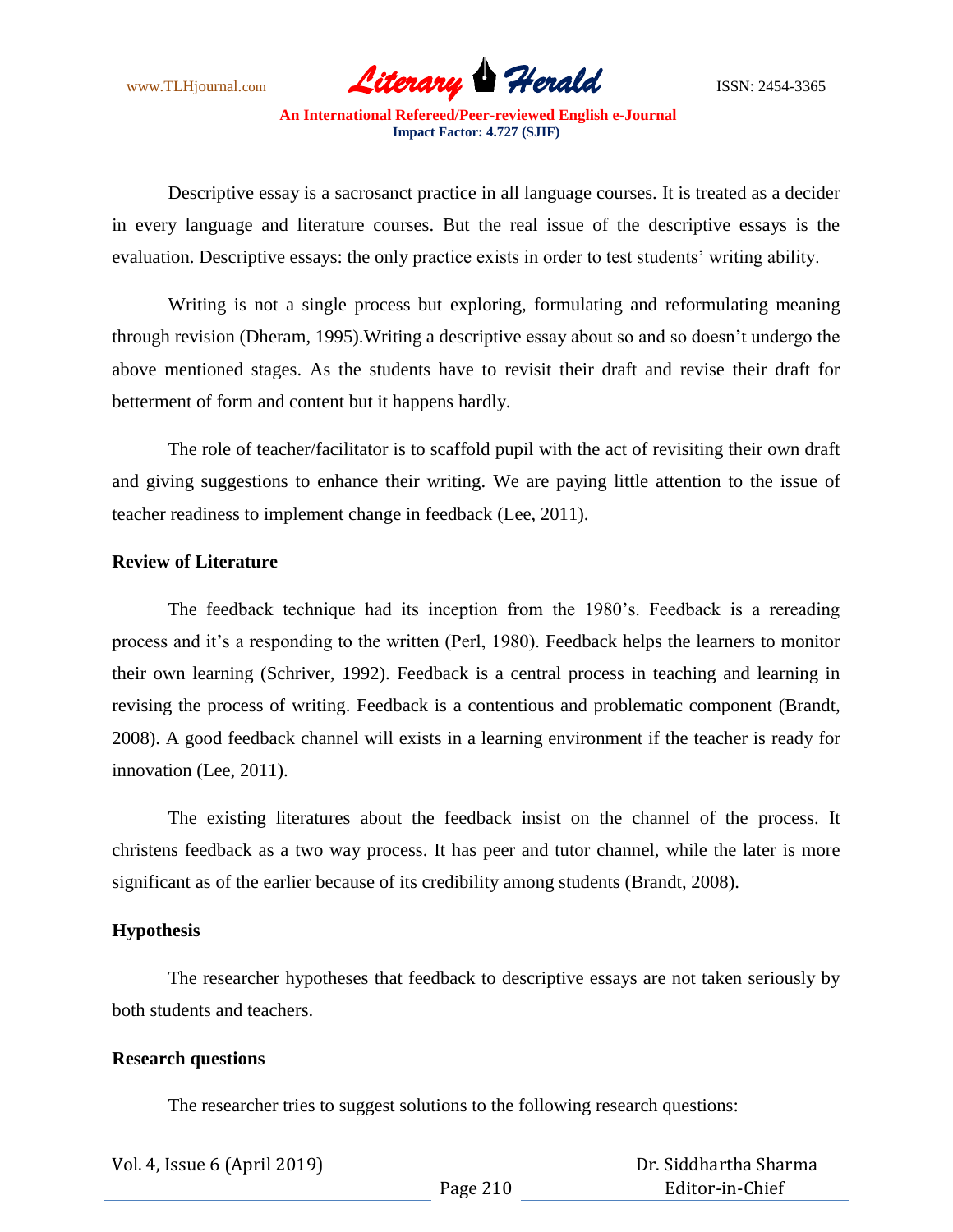

- 1. Is writing is a 'reflection'?
- 2. What is the position of writing in classrooms?
- 3. Who are the stockholders the recurrent practice?
- 4. How to better our classrooms with good feedback channel?

## **Discussion**

Today in our classrooms we often assign writing courses in terms of testing the content knowledge of the students. The assumption of today's classrooms is to test and evaluate and grade (herd) pupil into various knowledge categories. Pupils are minimized to grades and point scales. The knowledge of pupil considered lucid with the marks scored is the prevailing consciousness.

But when it comes to writing the situation becomes worse. Writing is a process as mentioned earlier but it doesn't exist in the curriculum. Writing was merely treated as a product of the course not a reflection. Even students have no room to reflect as their task in writing descriptive essays is to mint marks so they try to plagiarize the existing knowledge about their content ditto.

Writing has to be reviewed by peers or tutor which is essential for mastering the skill. In practice when it comes to internal examinations which is a formative assessment lane, it is common to find writing teachers adopting conventional feedback practices, collecting single drafts from students, marking students' writing laboriously with little student involvement (Lee, 2011). The classrooms are forced to do this when little involvement and resistance to change are the characteristics of the teacher.

In today's practice we can see the descriptive essays are the most take it for granted element. From the students, it is a part of exam where a minimum mark was ensured no matter what their writing would (depends on the teacher and institution). On the other hand teachers evaluate the content and the summarization of the student, to a bad extend some look for the rewritten content of the given handout. On the other hand some teachers focus predominantly on the language form in responding to student writing (Lee, 2011).

Vol. 4, Issue 6 (April 2019)

 Dr. Siddhartha Sharma Editor-in-Chief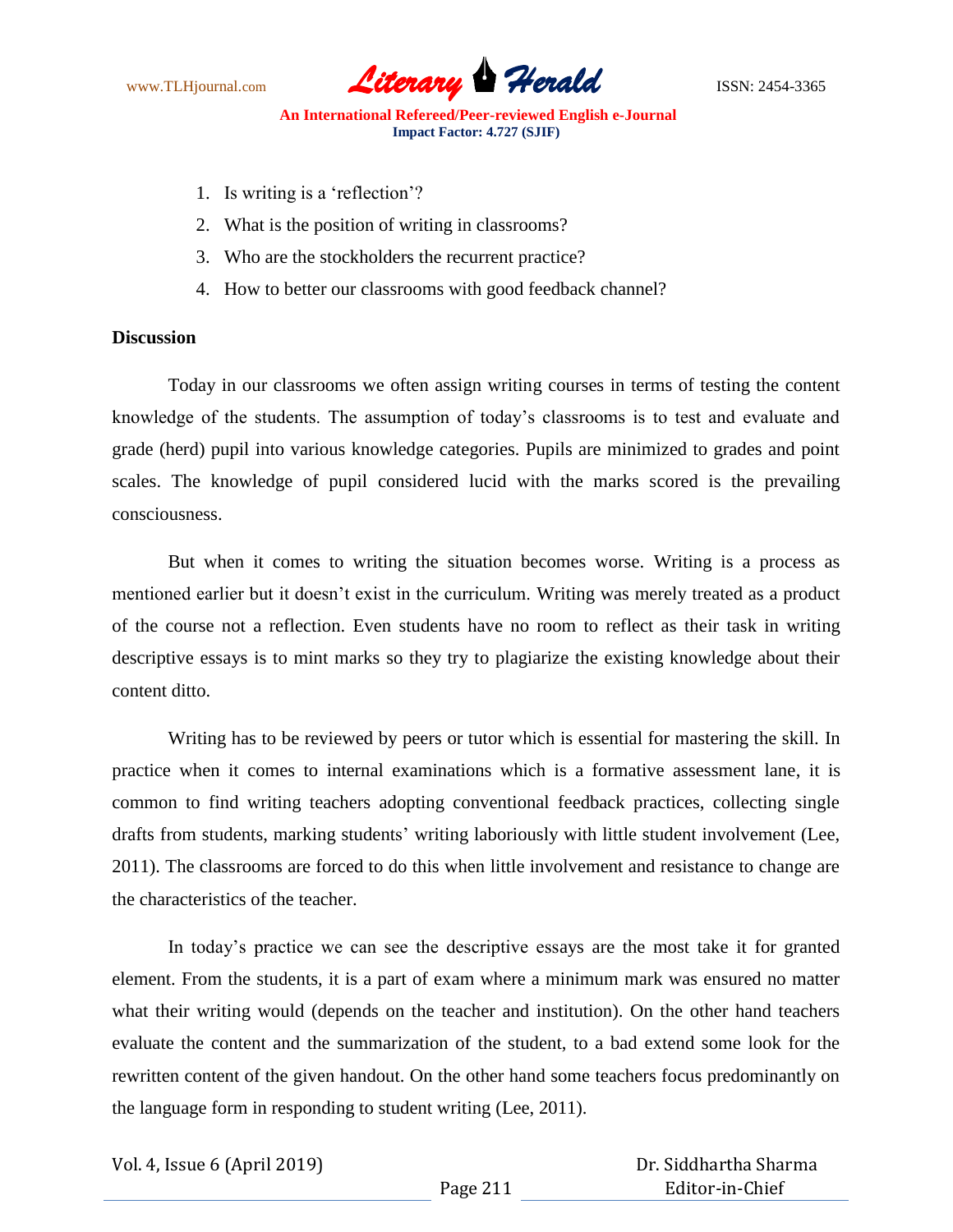

The feedback for a descriptive essay received by the student is nothing but marks which are more situational (depends on the wit of the evaluator). Some evaluators have the habit of pinpointing the errors which is in term a feedback. Some teachers provide direct feedback by overwriting the script with their version or suggesting a good improvement via some useful techniques. Coded feedback is a critical one in terms of the students as they ignore readily.

Students ignore feedback because most of them were not aware of reformulating their draft as the curriculum wanders on a supreme single draft of the student at a particular fixed time. This attitude affects the student's comprehension towards grammar because inductive grammar learning is more significant way of mastering accuracy in language.

The teachers also neglect giving feedback because of the learning/Teaching climate of the institution. Some teachers believe that it is not necessary to discuss the writing of students as there will no progress in the learning. In the same way curriculum didn't emphasize feedback. Some teachers believe that students rectify their errors if it is coded by the teachers but the issue is students look for marks not rectification or reformulation.

Interpersonal issues play a major role in the feedback channel (Brandt, 2008). The Teacher/Student communication is a major part of building a good feedback channel. The student's always prefer and accept criticism from their teachers rather than peers.

A positive student-Teacher rapport can be built by conducting writing conferences. Writing conferences is one-on-one direct strategy, designed to guide and assist students through the process of writing (writing conferences, n.d). The writing conference provides immediate feedback and it creates positive attitude among the students towards writing and the teacher. The writing conferences should be held personal with all students throughout the academic period. A teacher can have 3-5 students per day. The writing conferences should be personal: between the student and the teacher. She/he discuss with the teacher in person about their writing and their way of preparing their drafts and how to redraft and revise the existing one. The teacher should follow 'positive-negative-positive sandwich' approach as it is the practice of sandwiching a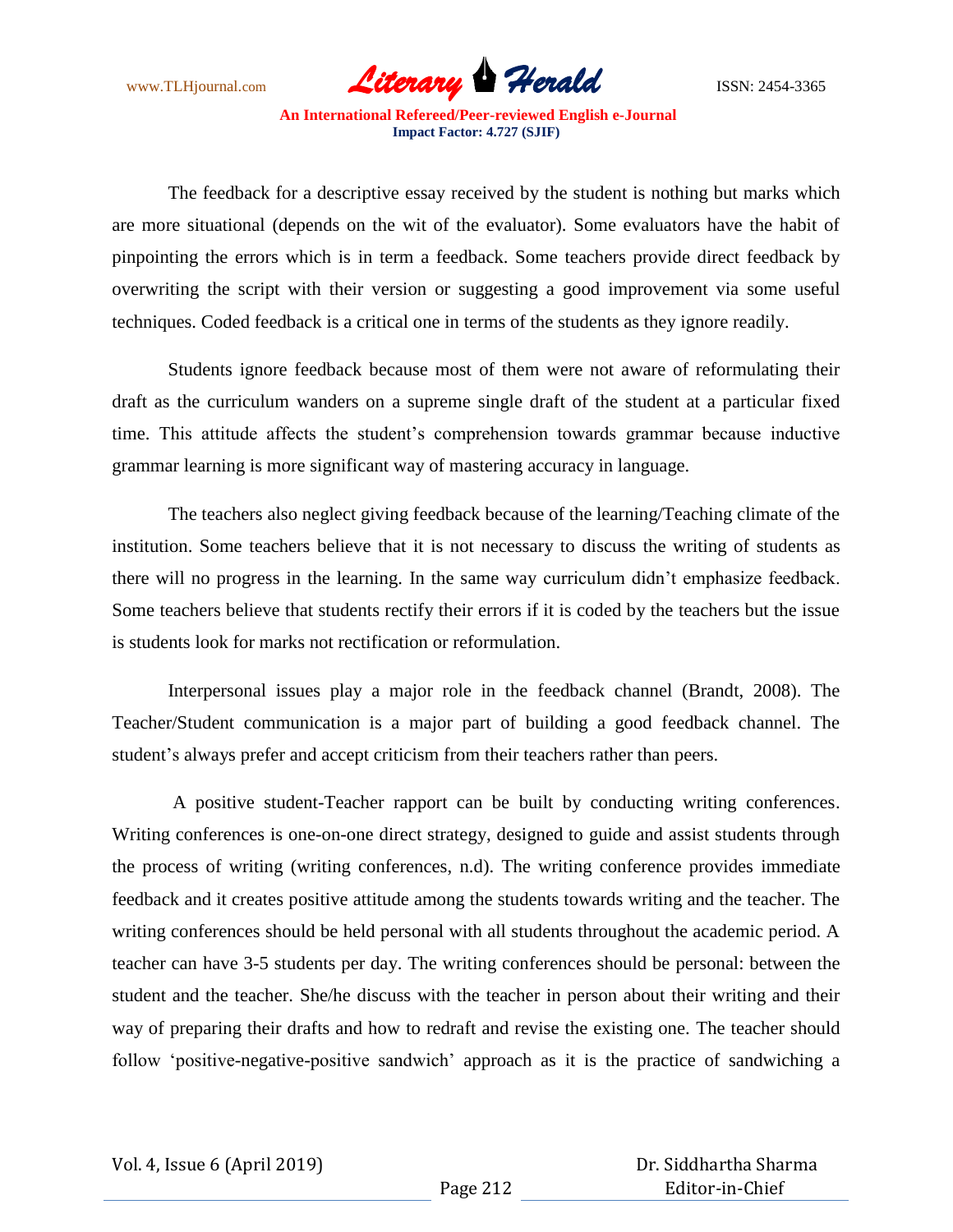

negative feedback with two positive feedbacks back and forth (Brandt, 2008). Donald H. Graves (1982) suggested that:

Six characteristics of successful writing conferences between teacher and student are discussed. Conferences should: (1) have a predictable structure; (2) focus on a few points; (3) demonstrates solutions to students' problems; (4) permit role reversals; (5) encourage use of a vocabulary appropriate for writing; and (6) Stimulate pleasure in writing.

A good writing conference practice will built a good student-teacher rapport which is beneficial for both teachers and student.

### **Conclusion**

This paper have a diminish view throughout it process but the importance of improving feedback shouldn't be compromised. Feedback is most underrated practice in the writing classrooms. The paper lit on the need for feedback practices and its need for practices like writing conferences. The research on the field of feasible feedback is in need. Good feedback channel will promote good interaction between student/teacher, build good academic relationship and process based assessment of student learning.

### **References**

Brandt, C. (2008). Integrating feedback and reflection in teacher preparation*. ELT Journal*,

62(1), 37-47.

- Dheram, P. K. (1995). Feedback as a two-bullock cart: a case study of teaching writing. *ELT Journal*, 49(2), 160-168.
- Graves, D. H. (1982). Six Guideposts to a successful writing Conference. *ERIC*, 11, 76-87.

Retrieved from https://eric.ed.gov/?id=EJ270486

| Vol. 4, Issue 6 (April 2019) |          | Dr. Siddhartha Sharma |
|------------------------------|----------|-----------------------|
|                              | Page 213 | Editor-in-Chief       |